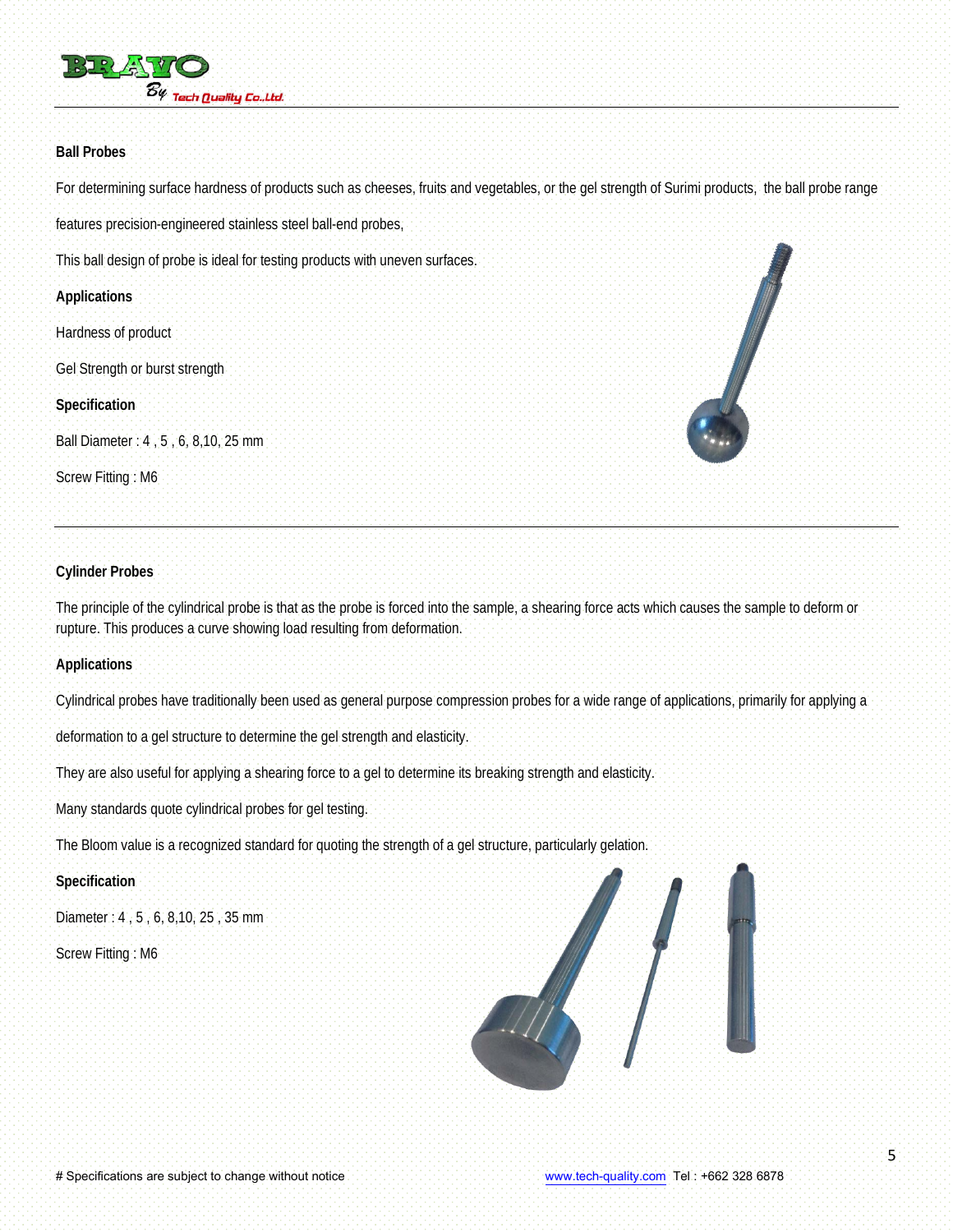

### **Cone Probes**

Cone probes are supplied with a range of angles, from 15° to 90°. The selection of the appropriate cone is, in some cases, dependent upon the testing standard, or alternatively can be selected appropriately for the consistency of the material being tested.

#### **Applications**

Cone probes have been used for many years, particularly on penetrometers, for testing building industry products such as sealants and mastics, and the cosmetics and pharmaceutical industries for testing creams and pastes. Cone probes are useful for determining the spreadability of dairy products such as margarine, butter and spreads.

**Packaging** 15° , 45° & 90°.



### **Warner Bratzler Shear Blade Set**

The jig consists of a rigid frame supporting a shear bar. Interchangeable shear blades fit into the frame.

Capacity 500 N

### **Packaging**

The kit is supplied with two blades: A square cut blade, a 'V' blade.

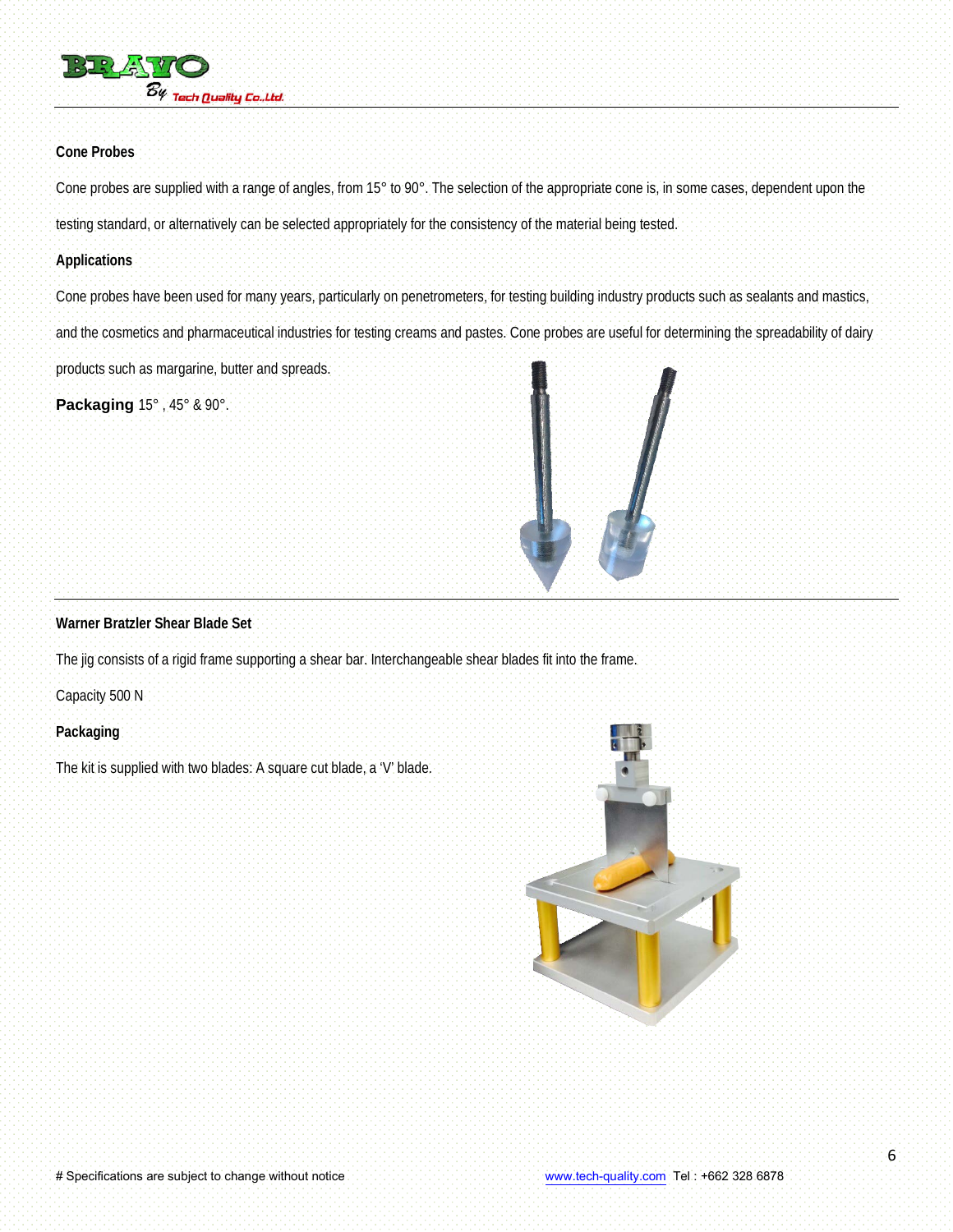

# **Spaghetti Noodle Testing Fixture**

The set consists of two roller grips, designed for tensile

testing of food products such as spaghetti and noodles.

Capacity 200 N

### **Packaging**

Complete upper and lower jig.

# **3-Point Bend Test for Food**

Three point bend jig for general purpose food sample fracture testing.

Capacity : 500N

# **Packaging**

Complete jig.





# **Back Extrusion Food Cell**

The Back Extrusion Food Cell consists of a circular plunger which is driven into a larger cylinder to

compress the food sample and force it through the gap between the plunger and the container.

This results in a peak compression force and then a fluctuating compression force.

Capacity : 500 N,

**Packaging** :

The kit is supplied with three different diameter plungers

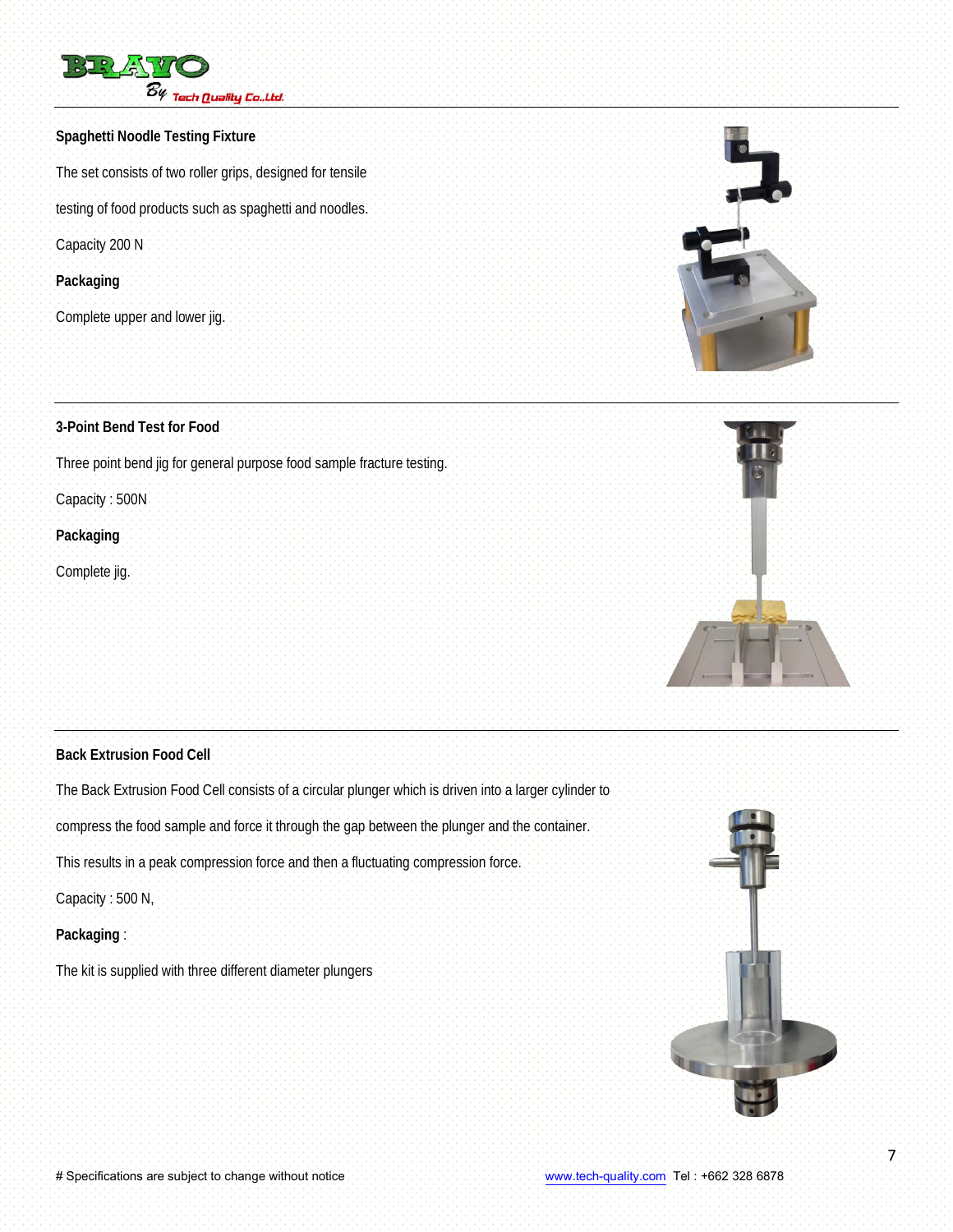

### **Texture Analysis Accessory Kits**

A range of texture analysis accessories kits are available. Each kit consists of specially selected jigs and probes for analysis of specific food types. Application of a texture analysis system in an organization can highlight numerous quality improvement opportunities and other benefits through

operations, typically research and development, production/process control, and quality assurance/control.

# **Bakery Accessories Kit**

- A Bakery Kit containing the following items:-
- 3-point bend jig
- Dough firmness testing set
- Comparative dough stickiness measurements jig
- Crisp fracture support jig
- 25 mm diameter cylinder probe

### **Confectionery Accessories Kit**

A Confectionery Kit containing the following items:-

- 3 point bend jig
- 4 mm diameter cylinder probe
- 25 diameter cylinder probe
- 4 mm diameter ball probe
- 12mm diameter ball probe

Dairy Accessories Kit

- A Dairy Kit consisting of the following items:-
- Butter cutting jig
- 50 mm diameter cylinder probe
- 2 mm diameter cylinder probe
- 4 mm diameter cylinder probe